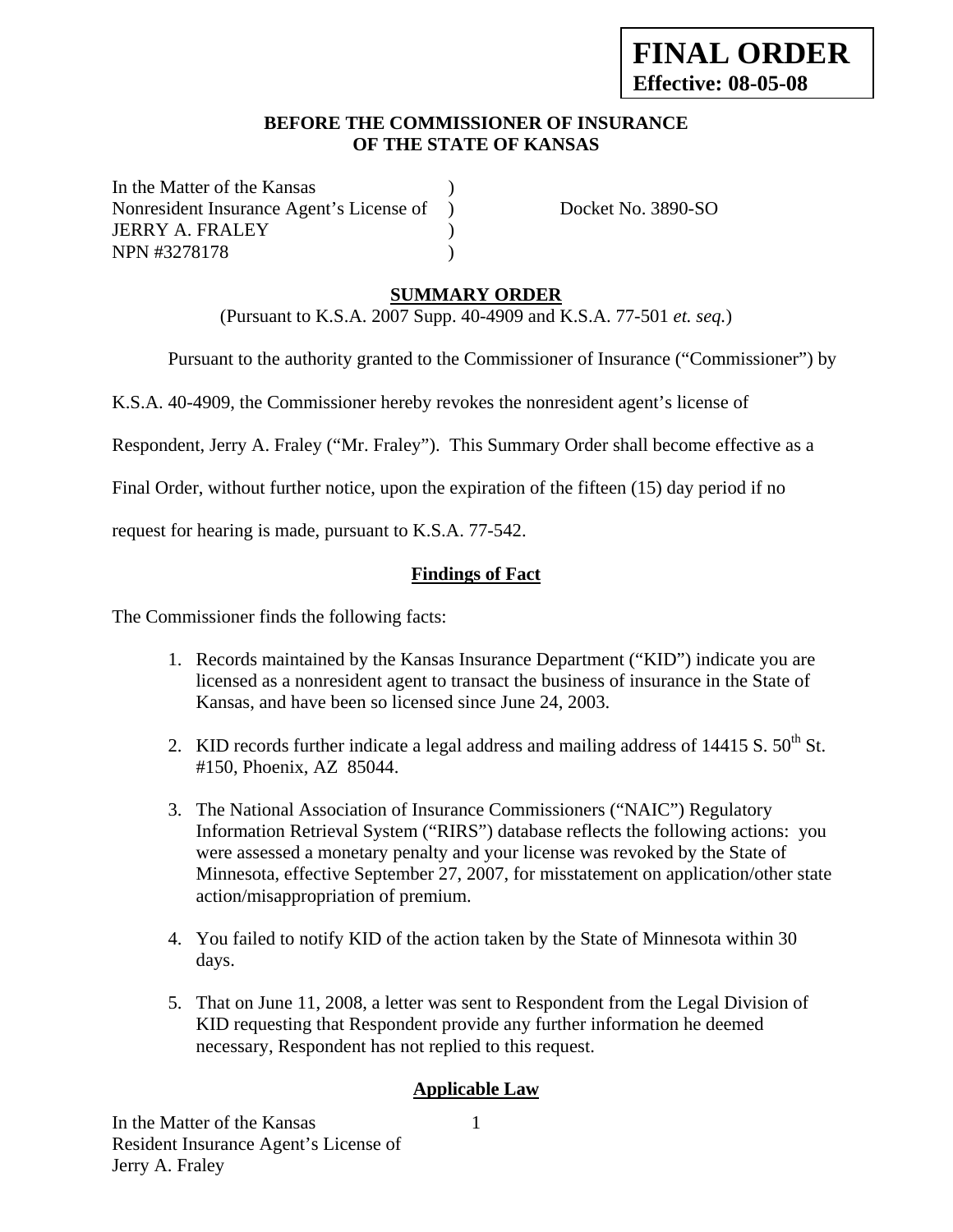- 6. K.S.A. 2007 Supp. 40-4909 states, in pertinent part:
	- (a) The commissioner may deny, suspend, revoke, or refuse renewal of any license issued under this act if the commissioner finds that the applicant or license holder has:
		- (2) Violated
			- (A) any provision of chapter 40 of the Kansas Statutes Annotated, and amendments thereto, or any rule or regulation promulgated thereunder;
		- (9) had an insurance agent license, or its equivalent, denied, suspended or revoked in any other state, district or territory.
	- (b) In addition, the commissioner may suspend, revoke or refuse renewal of any license issued under this act if the commissioner finds that the interests of the insurer or the insurable interests of the public are not properly served under such license.

### **Conclusions of Law**

- 7. The Commissioner has jurisdiction over Respondent as well as the subject matter of this proceeding, and such proceeding is held in the public interest.
- 8. The Commissioner finds that Respondent's insurance agent's license in the state of Minnesota was revoked effective, September 27, 2007, a violation of K.S.A. 2007 Supp. 40-4909(a)(8).
- 9. The Commissioner finds, pursuant to K.S.A. 40-4909(b), that the insurable interests of the public are not properly served under Respondent's license.
- 10. Accordingly, the Commissioner concludes sufficient grounds exist for the revocation of the insurance agent's license of Jerry A. Fraley pursuant to K.S.A. 2007 Supp. 40-4909(a) and (b).

### **IT IS THEREFORE ORDERED BY THE COMMISSIONER OF INSURANCE THAT:**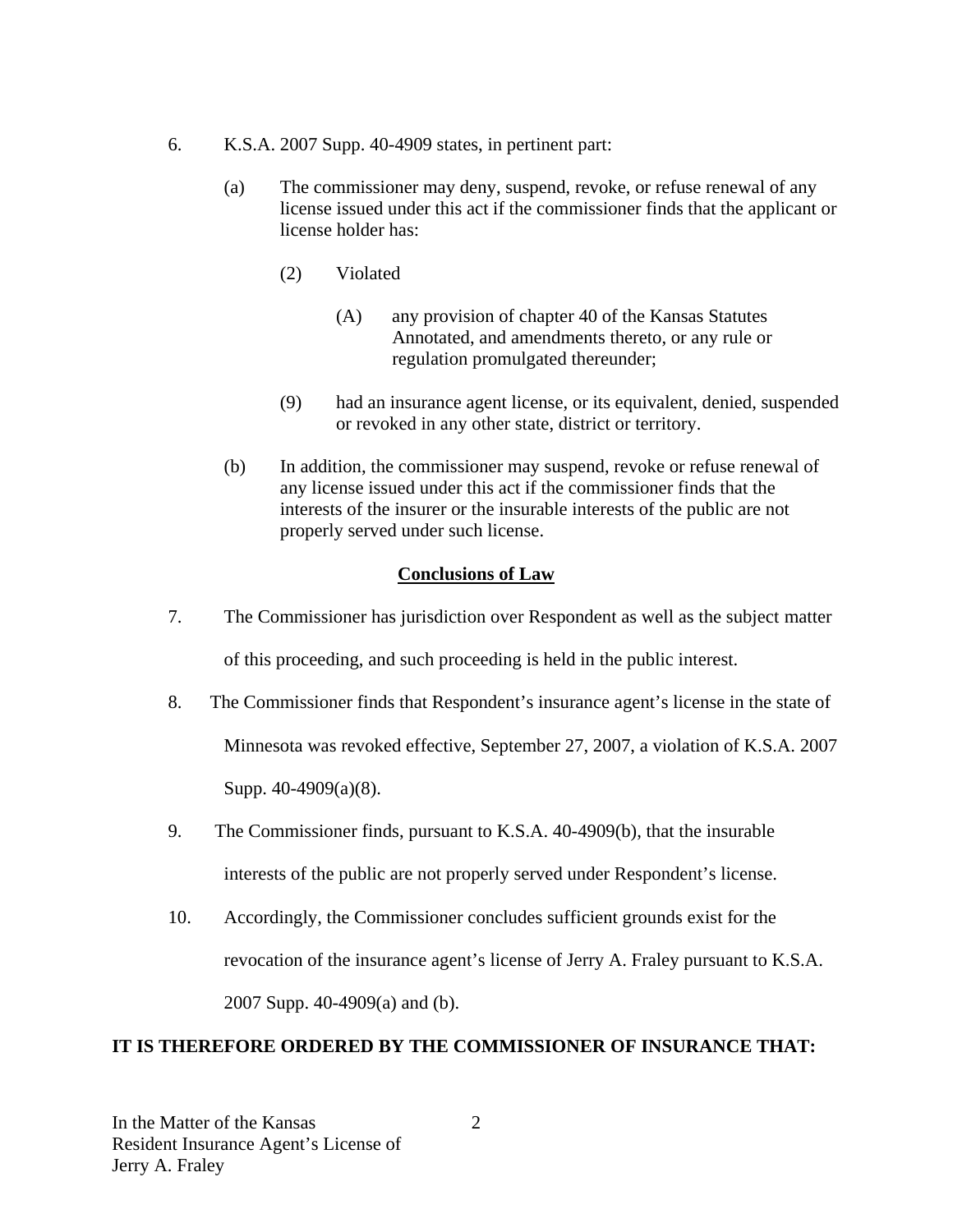1. The Kansas Resident Insurance Agent's License of JERRY A. FRALEY is hereby

**REVOKED** effective the effective date of this Order.

### 2. **IT IS FURTHER ORDERED** that JERRY A. FRALEY shall **CEASE** and

**DESIST** from the sale, solicitation or negotiation of insurance and/or receiving compensation

deriving from the sale, solicitation or negotiation of insurance conducted after the effective date

of this Order.

### **NOTICE AND OPPORTUNITY FOR HEARING**

Jerry A. Fraley, within fifteen (15) days of service of this Summary Order, may file with the Kansas Insurance Department a written request for hearing on this Summary Order, as provided by K.S.A. 77-542. In the event a hearing is requested, such request should be directed to:

> John W. Campbell, General Counsel Kansas Insurance Department 420 S.W.  $9<sup>th</sup>$  Street Topeka, Kansas 66612

Any costs incurred as a result of conducting any administrative hearing shall be assessed against the agent/agency who is the subject of the hearing as provided by K.S.A. 40-4909(f). Costs shall include witness fees, mileage allowances, any costs associated with reproduction of documents which become part of the hearing record, and the expense of making a record of the hearing.

If a hearing is not requested, this Summary Order shall become effective as a Final Order, without further notice, upon the expiration of the fifteen (15) day period for requesting a hearing. The Final Order will constitute final agency action in the matter.

In the event the Petitioner files a petition for judicial review, the agency officer designated pursuant to K.S.A. 77-613(e) to receive service of a petition for judicial review on behalf of the Kansas Insurance Department is:

> John W. Campbell, General Counsel Kansas Insurance Department 420 S.W.  $9^{th}$  St. Topeka, Kansas 66612

# **IT IS SO ORDERED THIS \_10th\_ DAY OF JULY, 2008, IN THE CITY OF TOPEKA, COUNTY OF SHAWNEE, STATE OF KANSAS.**

In the Matter of the Kansas Resident Insurance Agent's License of Jerry A. Fraley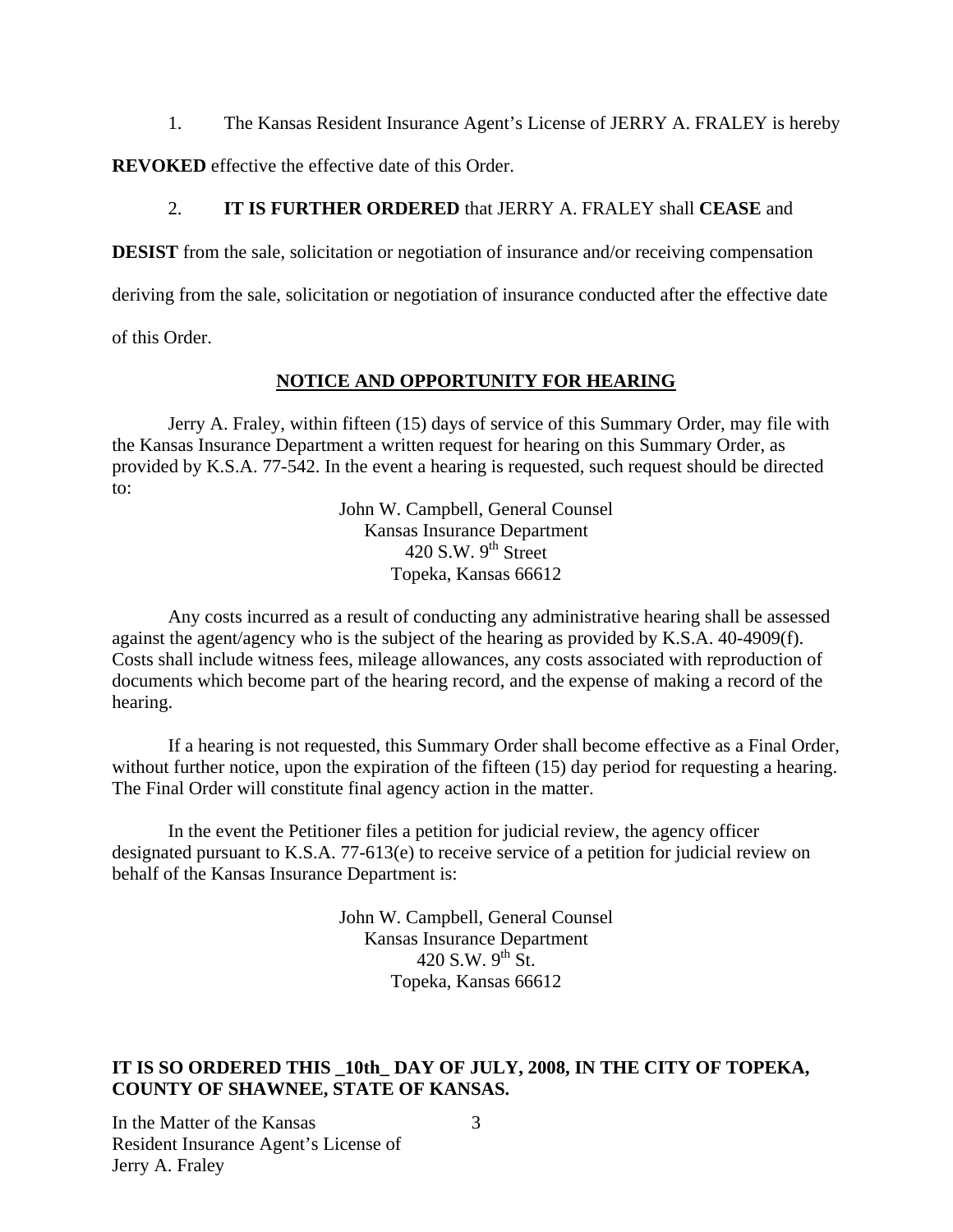

 **\_**/s/ Sandy Praeger**\_\_\_\_\_\_\_\_\_\_\_\_\_\_\_** Sandy Praeger PARTMENT VOLTON COMMISSIONER OF Insurance

 $\angle$ s/ John W. Campbell $\angle$  John W. Campbell General Counsel

# **CERTIFICATE OF SERVICE**

The undersigned hereby certifies that she served the above and foregoing Summary Order on this \_10th\_ day of \_\_\_\_July\_\_\_\_\_\_, 2008, by causing the same to be deposited in the United States Mail, first class postage prepaid, addressed to the following:

> Jerry A. Fraley 14415 S.  $50^{th}$  St. #150 Phoenix, AZ 85044

> > $\angle$ s/ Stacy R. Bond $\angle$  Stacy R. Bond Staff Attorney